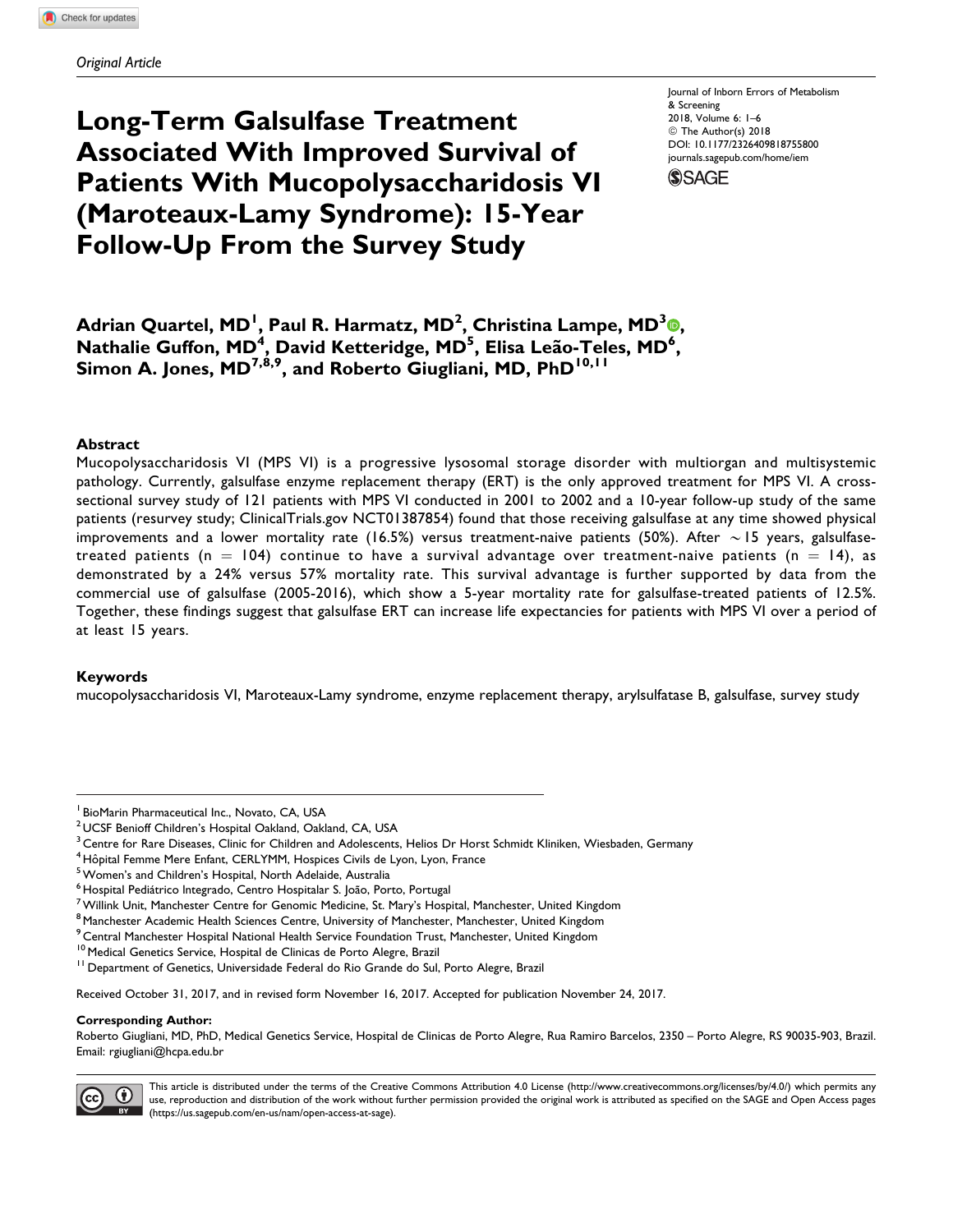# Introduction

Mucopolysaccharidosis VI (Maroteaux-Lamy Syndrome, MPS VI) is a metabolic disorder caused by a deficiency in the lysosomal enzyme N-acetyl-galactosamine-4-sulfatase (also called arylsulfatase B), $1-3$  which breaks down the glycosaminoglycan  $(GAG)$  dermatan sulfate.<sup>4</sup> Defects in metabolism that result from this deficiency include excess lysosomal GAG storage and processing and excess urinary GAG excretion, $5$  as well as abnormal autophagy, abnormal protein ubiquitination, inflammation, apoptosis, and disturbance of other aspects of cell signaling.<sup>6</sup>

First described in 1963, $\frac{7}{7}$  common clinical manifestations of MPS VI include short stature, corneal clouding, coarse facial features, joint contractures, and claw hands.<sup>8</sup> Cardiac abnormalities may also be present, including electrocardiogram abnormalities and valvular disease.<sup>8</sup> Pulmonary complications, including pneumonia, restrictive lung disease, and pulmonary hypertension, are also noted. $8$  Unlike some other types of mucopolysaccharidoses, physical and visual impairments are predominant issues, while central nervous system pathology is absent; mental development is usually normal.<sup>4</sup> The physical limitations of patients with MPS VI, however, can affect learning and development.<sup>9</sup> A cross-sectional survey study of 121 patients with MPS VI, conducted in 2001 to 2002, found heterogeneity in the clinical presentation, with patients presenting with short stature, lower body weights, reduced pulmonary function, impaired endurance, and reduced joint range of motion.<sup>9</sup> More severely affected patients appeared to have higher urinary GAG concentrations for their age than those with lesser clinical expression of the disease.<sup>9</sup> This association of urinary GAG and body stature with MPS VI severity has been suggested as a means of grouping patients into those with rapidly progressing disease (stature of 80-120 cm and urinary GAG concentrations >200 μg/mg creatinine) and slowly progressing disease (stature above 140 cm and urinary GAG concentrations  $\leq 100 \mu g/mg$  creatinine).<sup>9,10</sup>

Enzyme replacement therapy (ERT) with the recombinant human enzyme galsulfase (Naglazyme; BioMarin Pharmaceutical Inc, Novato, California) was approved in 2005 to 2006 for the treatment of MPS VI in the USA, Europe, Brazil, Australia, and several other countries. $11,12$  In multiple clinical studies, including a randomized, double-blind, placebo-controlled phase 3 trial, Harmatz et al demonstrated that galsulfase administration to patients with MPS VI improved endurance when compared to placebo, as measured by the 12-minute walk test (12MWT), by the average number of steps climbed per minute in the 3-minute step climb test (3MSC), and by decreased urinary GAG excretion.<sup>13–16</sup> The physical improvements and the reduction in urinary GAG concentration were also shown to be sustained following long-term administration of galsulfase for up to 5 years.<sup>17</sup> A case report series by Lin et al<sup>18,19</sup> have also shown the long-term benefit of chronic galsulfase administered over 6.2 to 11.2 years to 9 Taiwanese patients with MPS VI ranging in age from 1.4 to 21.1 years at study initiation. Urinary GAG concentration declined in all patients, and there was either no worsening or improvements on average in a wide range of clinical functional assessments, including endurance, mobility (assessed by 6MWT and 3MSC), joint function, pulmonary function, liver and spleen size, cardiac hypertrophy, and cardiac diastolic function.

A resurvey study of patients with MPS VI 10 years following the initial survey and initiation of treatment with galsulfase (mean [standard deviation, SD] of 6.8 [2.2] total years of treatment) showed that ERT patients <13 years old improved forced vital capacity (FVC) by 68% and forced expiratory volume in 1 second (FEV<sub>1</sub>) by 55%.<sup>12</sup> Patients  $\geq$ 13 years old increased FVC by  $12.8\%$  and maintained FEV<sub>1</sub>.<sup>12</sup> Significantly, mortality in non-ERT patients was 50% (7/14 patients), while mortality in galsulfase-treated patients was 16.5% (17/103 patients, hazard ratio [HR]: 0.24; 95% confidence interval [CI]: 0.10- $(0.59)$ <sup>12</sup>

# Aim

In this report, we present the 15-year survival data for patients receiving galsulfase following the initial survey study and compare survival with nontreated patients, as well as survival data for patients receiving galsulfase obtained commercially.

# Methods

## Patient Population

The current study is a 15-year continuation of the resurvey study (ASB-00-03; [ClinicalTrials.gov](http://ClinicalTrials.gov) NCT01387854), which was a multicenter, multinational study to obtain repeat 10-year survival data on patients who took part in the survey study  $(ASB-00-02)$  in 2001 to 2002.<sup>9</sup> Only patients who had previously participated in the survey study ASB-00-02 and had met the criteria of an MPS VI diagnosis were eligible. Of the 121 patients who participated in the survey study, survival status was available for 117 participants as of October 24, 2013, for a total survival follow-up of up to 12 years. The remaining 4 patients were considered lost to follow-up, since no information was available after 3 attempts to reach them via study sites. By 2016, survival data were available for 111 of 121 of these patients, with 10 patients lost to follow-up between 2013 and 2016, 3 of whom were also lost to follow-up at the time of the resurvey study.

Additionally, adverse events (AEs), including death, in patients receiving galsulfase obtained commercially were collected through galsulfase pharmacovigilance monitoring. Survival data were compiled for patients between the time galsulfase was approved in 2005 through August 2016.

### Statistical Methods

Kaplan-Meier survival analyses were performed to compare the overall survival for galsulfase-treated versus ERT-naive patients. The difference in overall survival was compared using the log-rank and Wilcoxon tests. Any missing dates of death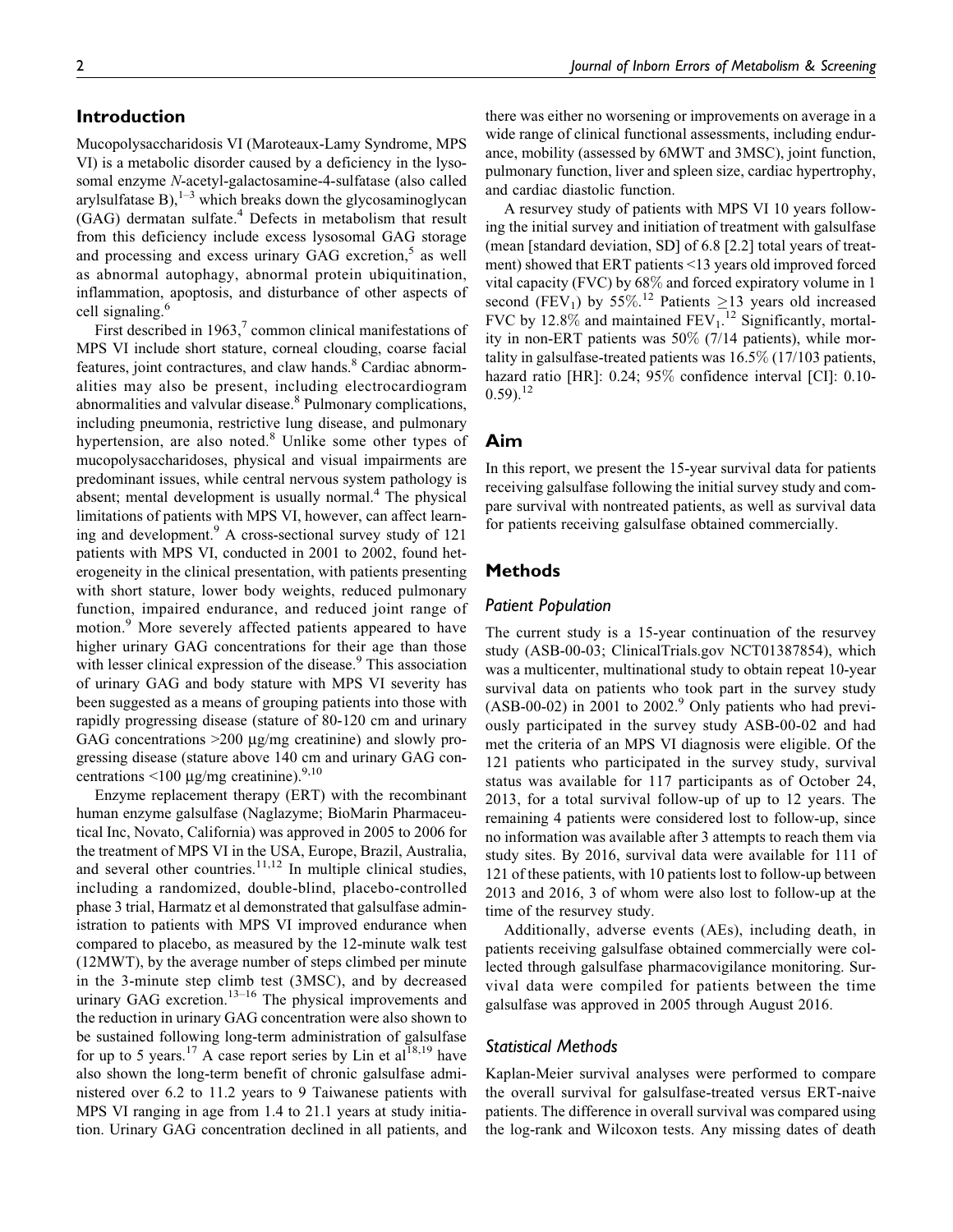

Figure 1. A, Kaplan-Meier survival estimates for galsulfase-treated (n = 104) and ERT-naive patients (n = 14). Shaded areas indicate 95% confidence limits. B, Proportional survival among galsulfase-treated and ERT-naive patients. ERT indicates enzyme replacement therapy.

were imputed using the most conservative method, whereby the latest HR was estimated by using Cox proportional hazards model (both for univariate as well as multivariate analyses); HRs are presented with 95% CIs. Survival data from the pharmacovigilance database are provided as percentage surviving.

# **Results**

#### Patient Demographics

Detailed baseline demographic data for the patients in the survey have previously been reported.<sup>9</sup> Demographics of patients from the pharmacovigilance database were not available.

# Survival—Survey Study Cohort

Figure 1 provides the Kaplan-Meier current survival estimates for patients with MPS VI receiving galsulfase and naive patients while abbreviated demographic and mortality data are provided in Table 1. As of August of 2016, 118 patients with MPS VI contributed data to this survival analysis (111 patients contributed data in 2016 and 7 patients provided data in 2013 but were subsequently censored from the Kaplan-Meier

Table 1. Mortality Data.<sup>a</sup>

| Parameter                                      | Galsulfase          | <b>ERT-Naive</b> |
|------------------------------------------------|---------------------|------------------|
| All patients with survival data, n             | 104                 | 14               |
| Mean baseline age, years                       | 13.7(9.7)           | 19.7(12.9)       |
| Mean baseline height, cm                       | 114.3(25.6)         | 125.8 (29.7)     |
| Mean baseline urinary GAG, µg/mg<br>creatinine | 326.8 (199.1)       | 250.2 (206.0)    |
| Deceased patients                              |                     |                  |
| Mortality, n (%)                               | 25/104 (24%)        | 8/14(57%)        |
| Hazard ratio (95% CI)                          | 0.348 (0.156-0.776) |                  |
| Mean baseline age, years                       | 14.4(10.7)          | 15.2(12.7)       |
| Mean age at death, years                       | 23.3(10.1)          | 21.0(14.9)       |
| Mean survival time, years <sup>b</sup>         | 8.9(3.0)            | 5.8(4.2)         |

Abbreviations: CI, confidence interval; ERT, enzyme replacement therapy; GAG, glycosaminoglycans; SD, standard deviation.

aValues given as mean (SD) unless otherwise indicated.

*b***From study initiation to death.** 

analysis due to being lost to follow-up); 104 treated with galsulfase long term and 14 naive to ERT. Twenty-five (24%) of 104 galsulfase-treated patients have died since the survey study, whereas 8 (57%) of 14 ERT-naive patients have died.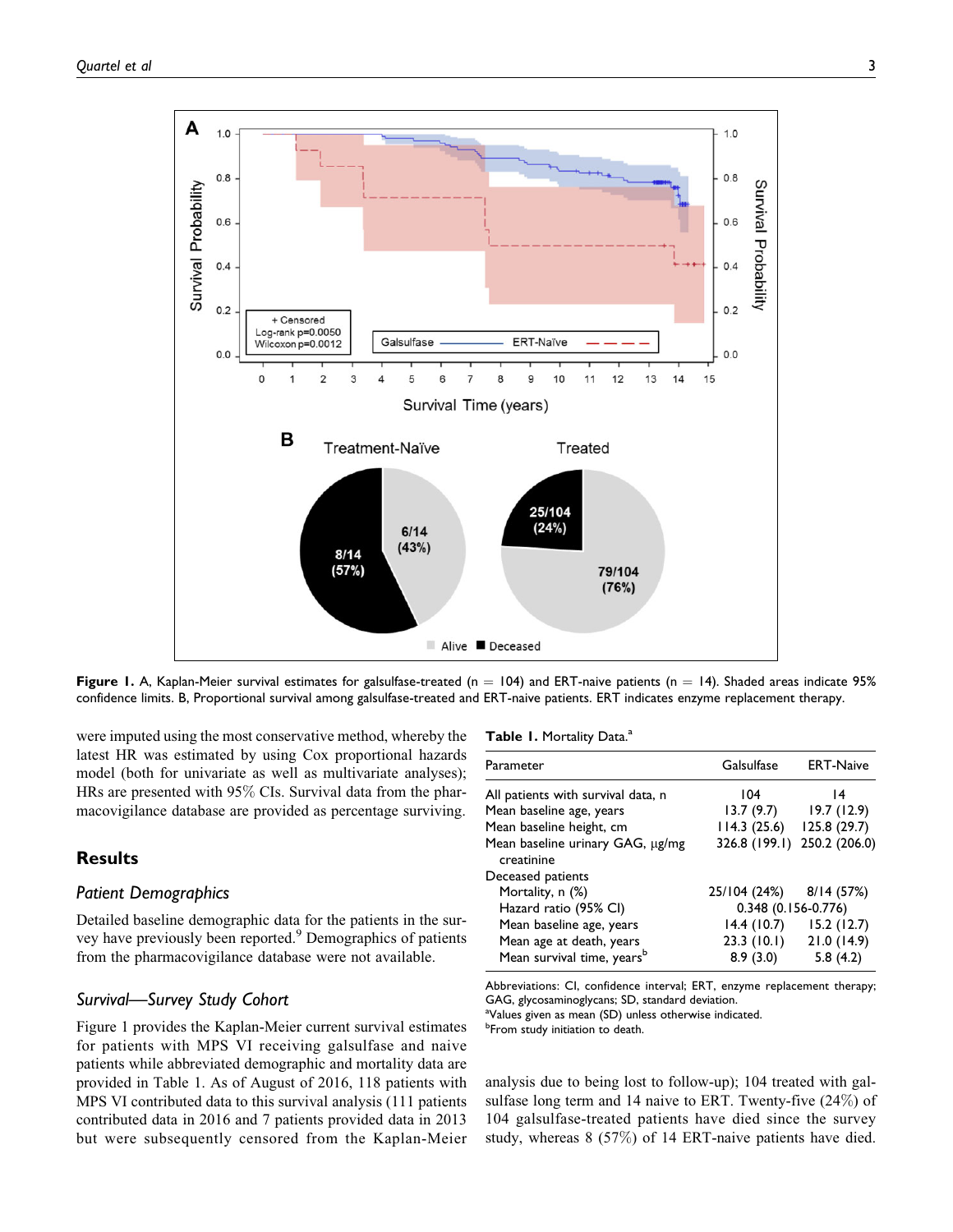This represents a HR of 0.348 (95% CI: 0.156-0.776) favoring galsulfase. The mortality over time observed in these 2 patient groups showed significant separation of the Kaplan-Meier curves (log-rank  $P = .0050$ ; Wilcoxon  $P = .0012$ ). This result is consistent with the 10-year mortality in the galsulfase group of 16.5% previously reported by Giugliani et al.<sup>12</sup> Although baseline age was higher in the naive group, lower baseline urinary GAG concentration and greater height in these patients suggest that they were likely less severely affected by MPS VI than the treated patients, even though they were older.

Although the baseline age for patients in the galsulfase treatment group was somewhat younger than in the ERT-naive patients, the baseline ages for the patients who died were similar for both groups. Despite the similar baseline ages between deceased patient groups, the age at death tended to be older in the galsulfase group with patients living longer (8.9 years) compared with the ERT-naive group (5.8 years; Table 1).

Cause of death was available for 13 of the 25 galsulfasetreated patients who died. Five deaths were respiratory related (respiratory distress, obstructive airway disorder, bronchospasm, bronchopneumopathy, apnea), 6 were cardiopulmonary related (pulmonary hemorrhage, aortic stenosis, cardiopulmonary arrest, cardiac arrest, congestive cardiac failure, cardiorespiratory arrest), 1 was due to intestinal obstruction, and 1 was due to sepsis.

Cause of death was available for 3 of the ERT-naive patients. Death in these patients was found to be due to suspected atrial fibrillation, respiratory failure secondary to spinal cord compression, and bone marrow transplantation complications.

## Survival—Pharmacovigilance

The above findings are further supported by data from the pharmacovigilance monitoring of galsulfase. From the time of regulatory approval in 2005, through August 2016, 1193 patients with MPS VI have received  $\geq$ 5 years of galsulfase ERT. Over this period, 149 deaths have been reported, corresponding to a 5-year mortality for treated patients of 12.5%. Where data were available in the pharmacovigilance database, the age at death of these patients was 16.0 (9.9) years ( $n = 116$ ; mean [SD]), and the average time on treatment of the deceased patients was  $3.5 (2.8)$  years (n = 108).

In 125 of the 149 patients, cause of death was identified and included respiratory dysfunction (30%), respiratory infection  $(22\%)$ , cardiac dysfunction  $(18\%)$ , cardiopulmonary dysfunction (13%), and infection (6%). Other causes of death (12%) included acute lymphocytic leukemia, anaphylactic shock, cerebrovascular accident, choking, encephalitis, intubation complication, gastrointestinal hemorrhage, hydrocephalus, intestinal obstruction, oliguria, perforated ulcer, spinal decompression, and tonsillectomy. Cause of death in the remaining 24 patients was not specifically identifiable based on the information provided. Thus, the majority of patients experienced a respiratory or cardiovascular death. Note that these causes of death are similar to the causes of death in the survey cohort reported above.

# **Discussion**

Improvement in survival has been shown to be a benefit of galsulfase treatment. The survey study was originally conducted to assess the natural history of MPS VI.<sup>9</sup> Subsequently, some patients from this cohort were treated with galsulfase, while some remained naive to ERT. A 10-year resurvey of this cohort demonstrated improved survival of patients receiving galsulfase for an average of 6.8 (2.2) years. Mortality in patients receiving galsulfase was 16.5% (17/103) compared with 50% (7/14) for ERT-naive patients.<sup>12</sup>

In the current 15-year follow-up study, galsulfase continues to provide a survival advantage. From the original patient cohort, of the 104 galsulfase-treated patients available for follow-up, 24% mortality was significantly better than the 57% mortality observed for ERT-naive patients, although the ERT-naive group was small ( $n = 14$ ). The unadjusted HR of 0.348 indicates that galsulfase therapy reduced the odds of death by 65.2% compared to those not receiving galsulfase therapy. Since the majority of treated patients in this study did not receive galsulfase until they were teenagers, it is possible that earlier initiation of therapy may further reduce mortality from MPS VI. Improved survival may also be reflected by the somewhat older average age at death and the survival time from study initiation for those patients receiving galsulfase compared with ERT-naive patients. Improved growth may be a contributing factor to improved mortality because respiratory issues, commonly implicated in patient with MPS VI death, are likely to improve based on increasing lung volumes resulting from growth. A recent study has shown that patients receiving galsulfase treatment between the ages of birth and 15 years old with elevated urinary GAG (>200 µg/mg creatinine) showed significant growth improvement.<sup>20</sup> Additionally, a primary effect of galsulfase may be to improve pulmonary function. Harmatz et al have reported that  $FVC$  and  $FEV_1$  improved over time in a combined cohort of patients with MPS VI from phases 1, 2, and 3 studies of galsulfase and that this improvement in pulmonary function occurred independent of age.<sup>21</sup> Although there was a significant difference in survival between the ERT and ERT-naive groups, we recognize that the small number for the ERT-naive group may diminish the general applicability of this observation.

Results from the data collected in the pharmacovigilance database on the commercial use of galsulfase also support the finding of reduced mortality with treatment. This cohort represents the majority of the estimated MPS VI population globally.<sup>9</sup> Mortality in this group, which received an average of 5 years of galsulfase therapy, was 12.5%. This low mortality rate is consistent with that observed in the survey study population<sup>12</sup> and suggests that these observations are applicable to the overall patient with MPS VI population. However, little is known regarding demographics and clinical characteristics of the pharmacovigilance-monitored patients. Patient heterogeneity may contribute to the mortality rate observed in this group, and without an ERT-naive group for comparison or additional details for this group, it is difficult to identify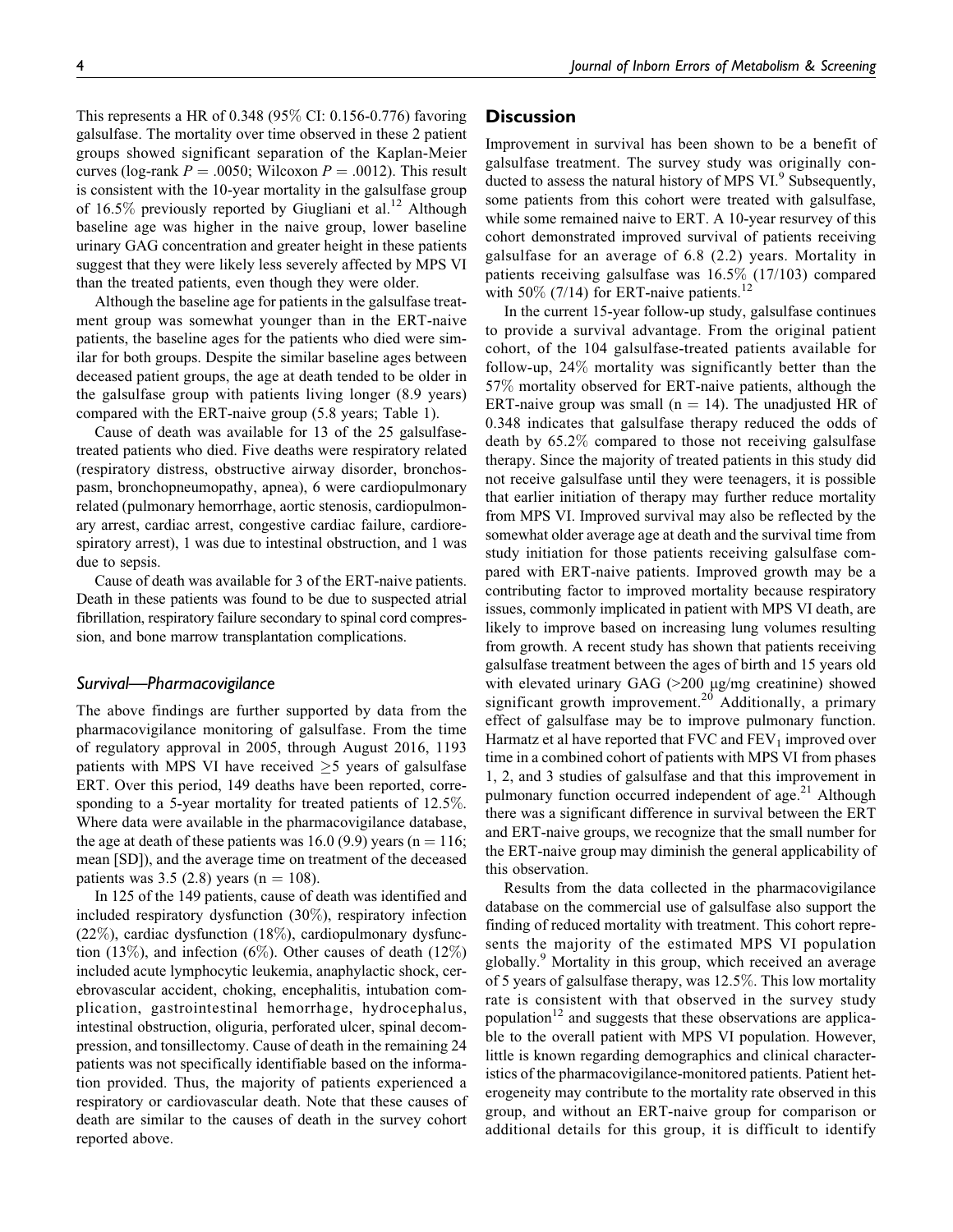the variables that may be impacting the mortality in these ERTtreated patients.

A substantial proportion of patients died from cardiorespiratory complications, especially respiratory infection. This observation confirms that cardiac and respiratory function should be carefully monitored and suggests that early and aggressive treatment of respiratory infections may be advisable. Further study is warranted.

Although only mortality data were assessed in the current study, several long-term studies demonstrate galsulfase safety and tolerability. Infusion-associated reactions have been shown to be manageable.<sup>17–19,22</sup> Galsulfase treatment–related serious AEs are rare: only 31 events were reported for 11 patients in a 5-year follow-up of patients in a clinical surveillance program designed to follow up ERT patients ( $n = 123$ ).<sup>22</sup> Most patients developed immunoglobulin G antibodies to galsulfase,  $^{13,23}$  but only in 1 (1/38) patient could impairment of enzyme uptake or activity be substantiated.<sup>13</sup> Lin et al reported skin rash, dyspnea, and pyrexia in approximately one-third of their patients  $(n = 9)$ .<sup>18,19</sup> These AEs were easily controlled with oral antihistamines, steroids, and antipyretics. No patient discontinued treatment due to AEs. Thus, AEs in this patient cohort were tolerable and easily manageable.

# Conclusion

Patients with MPS VI receiving galsulfase treatment continue to demonstrate a survival advantage over patients who are ERT-naive. Further assessment at longer time points is warranted to determine whether this survival advantage continues to be observed.

#### Authors' Note

Data are available from the corresponding author on request. Data from this report were presented at the 13th Annual WORLDSymposium (February 13-17, 2017, San Diego, California) and published in abstract form as Giugliani R, et al. Molec Genet Metab. 2017;120(1- 2): S56. Abstract 113.

### Acknowledgments

The authors gratefully acknowledge Gregory A. Kopia, PhD, and Donald Fallon, ELS, of PharmaWrite, LLC (Princeton, NJ, USA) for medical writing and editorial assistance, which was funded by Bio-Marin Pharmaceutical Inc. (Novato, CA, USA). Sara Hawley, MS, of BioMarin Pharmaceutical helped edit and finalize the manuscript.

#### Declaration of Conflicting Interests

The author(s) declared the following potential conflicts of interest with respect to the research, authorship, and/or publication of this article: A. Q. is an employee in BioMarin Pharmaceutical Inc.

P.R.H. received grants, personal fees, and non-financial support from BioMarin during the conduct of the study. Also (all outside the submitted work): grants, personal fees, and non-financial support from Shire; grants and personal fees from Alexion and ArmaGen; personal fees from Chiesi, Genzyme, PTC Therapeutics, and REGENXBIO; consulting for Inventiva. C.L. received grants/research support from Actelion, Alexion, BioMarin, Genzyme, and Shire; participated in a company-sponsored speaker's bureau for Actelion, Alexion, Bio-Marin, Genzyme, and Shire. N.G. received a grant from BioMarin; received clinical trial and registries grants from BioMarin, Chiesi, Genzyme, Sanofi, Shire HGT, and Sobi. D.K. received grants from BioMarin during the conduct of the study and grants, personal fees, and non-financial support from Bio-Marin outside the submitted work. E.L.-T. received consulting fees from BioMarin and travel and meeting support to attend scientific meetings from BioMarin, Genzyme, and Shire. S.A.J. received personal fees from BioMarin outside the submitted work. R.G. received speaker honoraria/consulting fees from Actelion, Amicus, BioMarin, Genzyme, PTC Therapeutics, and Shire; research grants from Amicus, ArmaGen, BioMarin, Genzyme, and Shire; and travel funding to attend scientific meetings from Actelion, BioMarin, Genzyme, and Shire.

#### Funding

The author(s) disclosed receipt of the following financial support for the research, authorship, and/or publication of this article: This study and preparation of the manuscript were funded by BioMarin Pharmaceutical, Inc. This publication was also supported in part by the National Institutes of Health (NIH) National Center for Advancing Translational Sciences, through UCSF-CTSI grant number UL1 TR000004 (Dr. Harmatz). Its contents are solely the responsibility of the authors and do not necessarily represent the official views of the NIH. Giugliani is the recipient of a CNPq/Brazil fellowship (Grant #306091/2014-3). This manuscript was prepared according to the International Society for Medical Publication Professionals' "Good Publication Practice for Communicating Company-Sponsored Medical Research: The GPP3 Guidelines."

## ORCID iD

Christina Lampe, MD <http://orcid.org/0000-0003-4953-7119>

#### References

- 1. Beratis NG, Turner BM, Weiss R, Hirschhorn K. Arylsulfatase B deficiency in Maroteaux-Lamy syndrome: cellular studies and carrier identification. Pediatr Res. 1975;9(5):475-480.
- 2. Fluharty AL, Stevens RL, Fung D, Peak S, Kihara H. Uridine diphospho-N-acetylgalactosamine-4-sulfate sulfohydrolase activity of human arylsulfatase B and its deficiency in the Maroteaux-Lamy syndrome. Biochem Biophys Res Commun. 1975;64(3): 955-962.
- 3. Stumpf DA, Austin JH, Crocker AC, LaFrance M., Mucopolysaccharidosis type VI (Maroteaux-Lamy syndrome). I. Sulfatase B deficiency in tissues. Am J Dis Child. 1973;126(6):747-755.
- 4. Neufeld E, Muenzer J. The mucopolysaccharidoses. In: Valle D, Beaudet A, Vogelstein B, Kinzler K, Antonarakis S, Ballabio A, eds. Metabolic and Molecular Bases of Inherited Disease. 8th ed. New York, NY: McGraw-Hill Global Education Holdings; 2001: 3421-3452.
- 5. Walkley SU, Thrall MA, Haskins ME, et al. Abnormal neuronal metabolism and storage in mucopolysaccharidosis type VI (Maroteaux-Lamy) disease. Neuropathol Appl Neurobiol. 2005; 31(5):536-544.
- 6. Tessitore A, Pirozzi M, Auricchio A. Abnormal autophagy, ubiquitination, inflammation and apoptosis are dependent upon lysosomal storage and are useful biomarkers of mucopolysaccharidosis VI. Pathogenetics. 2009;2(1):4.